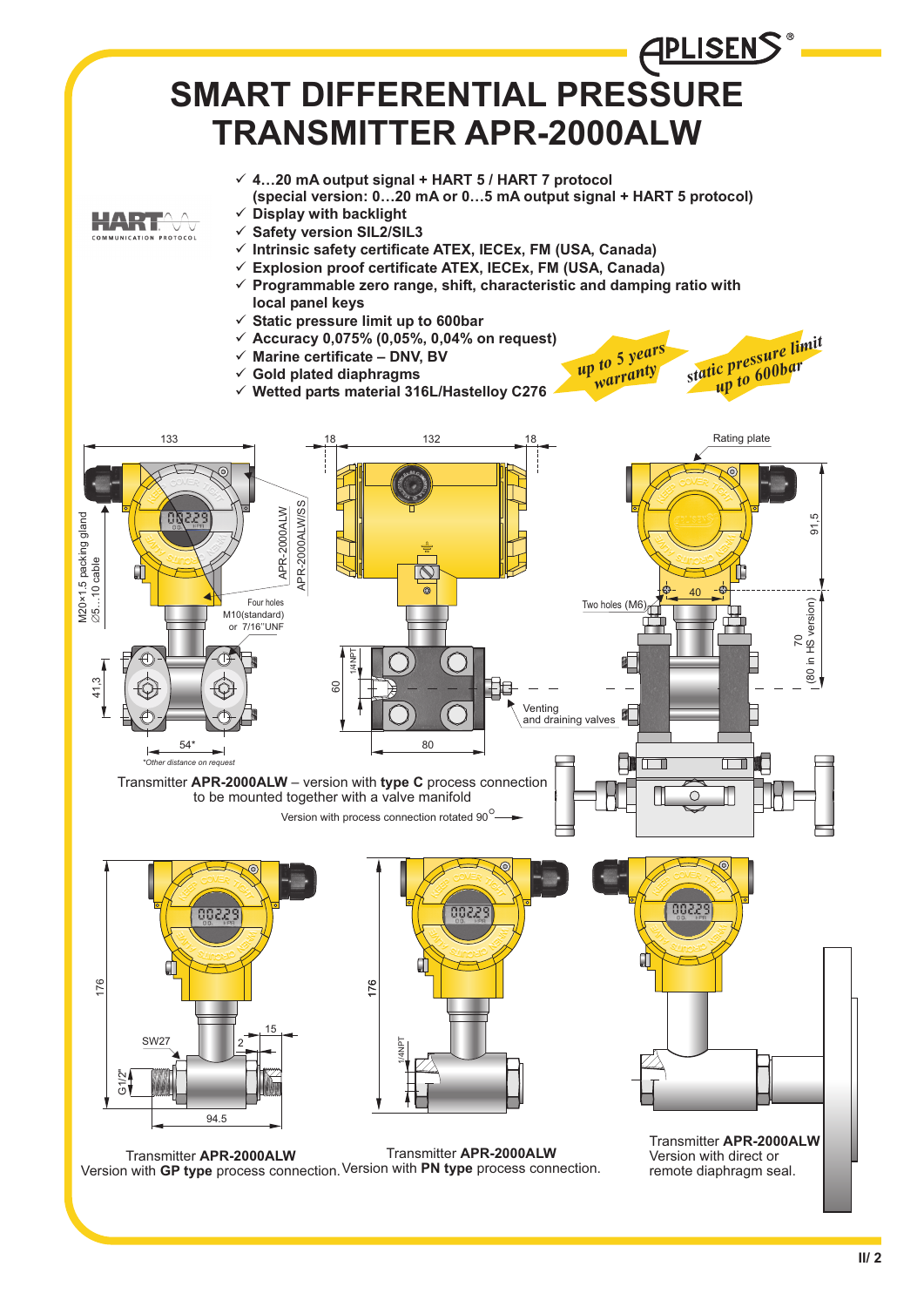

# **Application and construction**

The APR-2000ALW transmitter is applicable to the measurement of differential pressure of gases, vapours and liquids. The active element is a piezoresistant silicon sensor separated from the medium by separating diaphragms and a specially selected type of manometric fluid. The special design of the active sensing element ensures that it is able to withstand pressure surges and overloads of up to 250/320/413/700 bar.The casing is made of aluminium alloy cast or 316SS stainles steel, degree of protection IP66/IP67. The design of the casing enables the use of a local display, rotation of the display, rotation of the casing by 0–340° relative to the sensor, and a choice of cable direction.

### **Communication and configuration**

The communication standard for data interchange with the The data interchange with the transmitter enables users to: transmitter is the Hart protocol.

Communication with the transmitter is carried out with:

- a KAP-03, KAP-03Ex communicator
- some other Hart type communicators(\*)
- a PC using an HART/USB converter and Raport 2 configuration software.
- (\*) .eddl files available on www.aplisens.com.
- identify the transmitter
- configure the output parameters:
- measurement units and the values of the start points and end points at the measurement range
- damping time constant
- conversion characteristic (inversion, user's non-linear characteristic)
- read the currently measured pressure value of the output current and the percentage output control level
- force an output current with a set value
- calibrate the transmitter in relation to a model pressure

## **Installation**

The transmitter with P or PN type process connection is not heavy, so can be installed without additional mounting bracket on application. For fitting in any desired position we recommend an universal Aplisens mounting bracket for 2" pipe (AL mounting bracket, see page IV/ 5). The version with C type process connections can be fitted directly to a 3- or 5- valve manifold. We recommend factory-mounted transmitters with VM type valve manifold (page IV/ 2). A transmitter without a valve manifold can be fitted in any position on a 2" pipe or on a wall using the C-2' mounting bracket (page IV/ 5). When the special process connections are required for the measurement of specific media levels in closed tanks (e.g. in the sugar and chemical industries) the transmitter is fitted with an Aplisens diaphragm seal. Sets of differential pressure transmitters with diaphragm seals are described in detail in the further part of the catalogue.

### **Measuring ranges**

| No.                          | Nominal measuring range         |                      | Minimum set range  |                     | Rangeability | Overpressure limit/ static pressure limit                |  |  |  |
|------------------------------|---------------------------------|----------------------|--------------------|---------------------|--------------|----------------------------------------------------------|--|--|--|
|                              | (FSO)                           |                      |                    |                     |              |                                                          |  |  |  |
|                              | $070$ bar                       | $(07$ MPa)           | 7 bar              | (700 kPa)           | 10:1         |                                                          |  |  |  |
| 2                            | $016$ bar $*$                   | $(01.6 \text{ MPa})$ | $1,6$ bar          | (160 kPa)           | 10:1         |                                                          |  |  |  |
| 3                            | $02.5$ bar                      | (0250 kPa)           | 0.2 <sub>bar</sub> | (20 kPa)            | 12.5:1       |                                                          |  |  |  |
| 4                            | $01$ bar $*$                    | (0100 kPa)           | 50 mbar            | (5k Pa)             | 20:1         |                                                          |  |  |  |
| 5                            | $00.25$ bar $*$                 | (025 kPa)            | 10 mbar            | (1k Pa)             | 25:1         | C-type: 250 / 320 / 413 bar<br>(250 bar for PED version) |  |  |  |
| 6                            | $-0.50.5$ bar $*$               | -50…50 kPa)          | 0.1 <sub>bar</sub> | (10 kPa)            | 10:1         | GP-type: 40 bar (for range no. 1: 70bar)                 |  |  |  |
|                              | $-100100$ mbar $*$              | (-1010 kPa)          | 10 mbar            | (1 kPa)             | 20:1         |                                                          |  |  |  |
| 8                            | $-570$ mbar $*$                 | (-0,5…7 kPa)         | 4 mbar             | $(0.4 \text{ kPa})$ | 18:1         |                                                          |  |  |  |
| 9                            | $-2525$ mbar **                 | (-2,5…2,5 kPa)       | 2 mbar             | $(0.2$ kPa)         | 25:1         |                                                          |  |  |  |
| 10 <sup>1</sup>              | $-77$ mbar $**$                 | (-700700 Pa)         | 1 mbar             | (0.1 kPa)           | 14:1         |                                                          |  |  |  |
| available also in HS version |                                 |                      |                    |                     |              |                                                          |  |  |  |
|                              | ** available only in HS version |                      |                    |                     |              |                                                          |  |  |  |

# **Technica**

|                                      | mon orogroaf paramonoro |                                                                     |
|--------------------------------------|-------------------------|---------------------------------------------------------------------|
| Accuracy                             |                         | $\leq \pm 0.075\%$ of the calibrated range                          |
|                                      |                         | Special version: $\leq \pm 0.05\%$ of the calibrated range          |
|                                      |                         | $(\leq \pm 0.04\%, \leq \pm 0.025\%$ on request)                    |
| Long term stability                  |                         | $\leq$ accuracy for 3 years                                         |
| (for the nominal measuring range)    |                         | or $\leq$ 2 x accuracy for 5 years                                  |
|                                      |                         | HS version: $\le$ accuracy for 10 years                             |
| <b>Thermal error</b>                 |                         | < ±0,05% (FSO) / 10°C for ranges no. 1 - 9                          |
|                                      |                         | $<$ ±0,08% (FSO) / 10°C for ranges no. 10                           |
|                                      |                         | max. ±0,25% (FSO) in the whole compensation range                   |
| spec. version for ranges no 1-9:     |                         |                                                                     |
|                                      |                         | $\leq \pm 0.03\%$ (FSO) / 10°C                                      |
|                                      |                         | max. ±0,1% (FSO) in the whole compensation range                    |
| Thermal compensation range           |                         | $-2580^{\circ}$ C                                                   |
| Zero shift error for static pressure |                         |                                                                     |
|                                      |                         | 0,01% (FSO) / 10 bar for ranges no. 3, 4, 5, 6, 7, 9                |
|                                      |                         | 0,03% (FSO) / 10 bar for range no. 8                                |
|                                      |                         | 0,06% (FSO) / 10 bar for ranges no. 1, 2                            |
|                                      |                         | 0,01% (FSO) / 10 bar for ranges no. 2, 8 in HS version              |
|                                      |                         | 0,02% (FSO) / 10 bar for range no. 10                               |
|                                      |                         | Zeroing the transmitter in conditions of static pressure can elimi- |
| nate this error.                     |                         |                                                                     |
| Additional electronic damping        |                         | 060s                                                                |
| Error due to supply voltage changes  |                         | $0.002\%$ (FSO) / V                                                 |

**Metrological parameters**

| ıl data                                                                                            |                              |                         |                                            |  |  |  |
|----------------------------------------------------------------------------------------------------|------------------------------|-------------------------|--------------------------------------------|--|--|--|
|                                                                                                    | <b>Electrical parameters</b> |                         |                                            |  |  |  |
| Version                                                                                            |                              |                         | Power supply                               |  |  |  |
| standard                                                                                           |                              | 1055 VDC                |                                            |  |  |  |
| Exia                                                                                               |                              | 10,530 VDC              |                                            |  |  |  |
| IS                                                                                                 |                              | 11,530 VDC              |                                            |  |  |  |
| Exd, XP                                                                                            |                              | 13,555 VDC              |                                            |  |  |  |
| Exia/Exd, IS/XP                                                                                    |                              | 11,530 VDC / 11,555 VDC |                                            |  |  |  |
| Safety, Safety Exd, Safety XP                                                                      |                              |                         | 11,536 VDC                                 |  |  |  |
| Safety Exia, Safety IS                                                                             |                              |                         | 11,530 VDC                                 |  |  |  |
| Safety Exia/Exd, Safety IS/XP                                                                      |                              |                         | 11,530 VDC / 11,536 VDC                    |  |  |  |
| $R[\Omega] \leq \frac{U_{\text{sup}}[V] - 10V}{0.0225A}$<br>Load resistance (for standard version) |                              |                         |                                            |  |  |  |
| min. 240 $\Omega$<br>Resistance required for communication                                         |                              |                         |                                            |  |  |  |
|                                                                                                    |                              | <b>Materials</b>        |                                            |  |  |  |
| <b>Wetted parts</b>                                                                                |                              |                         | type GP, PN: SS316L                        |  |  |  |
|                                                                                                    |                              |                         | type C: SS316L (Hastelloy C276 on request) |  |  |  |
| SS316L<br><b>Diaphragms</b>                                                                        |                              |                         |                                            |  |  |  |
|                                                                                                    |                              |                         | (Hastelloy C 276, Tantalum, Au on request) |  |  |  |
| Casing                                                                                             |                              |                         | Aluminium                                  |  |  |  |
|                                                                                                    |                              |                         | Option: SS316                              |  |  |  |
|                                                                                                    |                              |                         | Material of window: hardened glass         |  |  |  |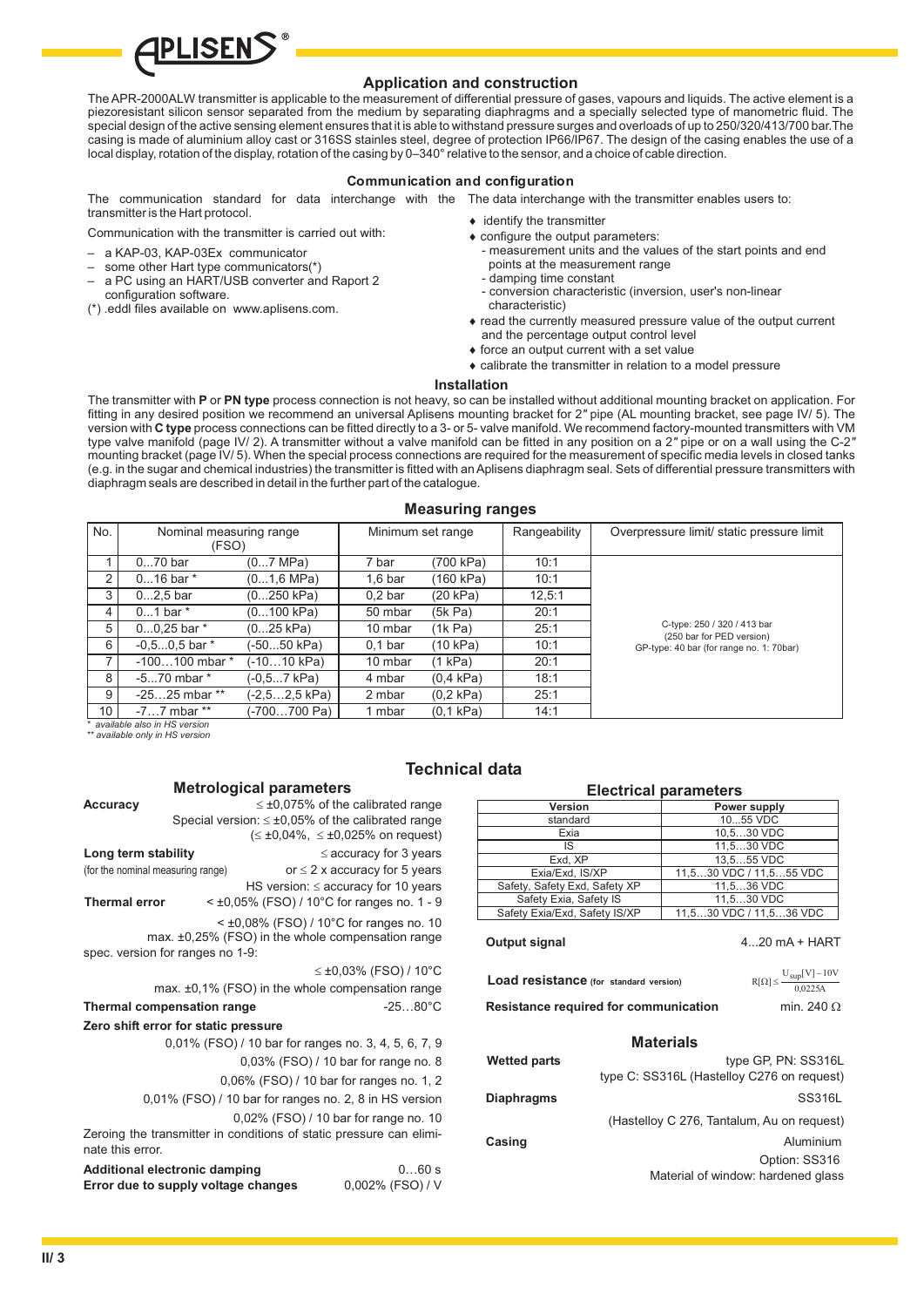

# CH-type process connection (rotated  $90^{\circ}$ )

# **Ordering procedure**

| Model                  | Code   | <b>Description</b>                                                                                                                                                                                                                                          |  |  |  |  |  |
|------------------------|--------|-------------------------------------------------------------------------------------------------------------------------------------------------------------------------------------------------------------------------------------------------------------|--|--|--|--|--|
| APR-2000               |        | Smart differential pressure transmitter                                                                                                                                                                                                                     |  |  |  |  |  |
| Versions               |        | With display, output 4-20mA + Hart<br>Functional Safety certificate according to PN-EN 61508:2010 parts $1 \div 7$ ,<br>PN-EN 61511-1:2017 + PN-EN 61511-1:2017/A1:2018-03,<br>PN-EN 62061:2008 + PN-EN 62061:2008/A1:2013-06 + PN-EN 62061:2008/A2:2016-01 |  |  |  |  |  |
|                        |        | Stainless steel housing                                                                                                                                                                                                                                     |  |  |  |  |  |
|                        |        | II 1/2G Ex ia IIC T4/T5 Ga/Gb<br>Ex)                                                                                                                                                                                                                        |  |  |  |  |  |
|                        |        | <b>IECEX</b><br>Ex ia IIC T4/T5 Ga/Gb                                                                                                                                                                                                                       |  |  |  |  |  |
|                        |        | II 1/2G Ex ia IIC T4/T5 Ga/Gb                                                                                                                                                                                                                               |  |  |  |  |  |
|                        |        | II 1D Ex ia IIIC T105°C Da<br>I M1 Ex ia I Ma (version with SS housing)                                                                                                                                                                                     |  |  |  |  |  |
|                        |        | Ex ia IIC T4/T5 Ga/Gb                                                                                                                                                                                                                                       |  |  |  |  |  |
|                        |        | <b>IECEX</b><br>Ex ia IIIC T105°C Da                                                                                                                                                                                                                        |  |  |  |  |  |
|                        |        | Ex ia I Ma (version with SS housing)<br>IS Class I, Div 1, Groups A, B, C, D T4                                                                                                                                                                             |  |  |  |  |  |
|                        |        | IS Class II, Div 1, Groups E, F, G T5                                                                                                                                                                                                                       |  |  |  |  |  |
|                        |        | <b>FM</b><br>IS Class III, Div 1, T5<br>APPROVED                                                                                                                                                                                                            |  |  |  |  |  |
|                        |        | Zone 0 AEx/Ex ia IIC T4 Ga<br>Zone 20 AEx/Ex ia IIIC T105°C Da                                                                                                                                                                                              |  |  |  |  |  |
|                        |        | II 1/2G Ex ia/db IIC T6/T5 Ga/Gb                                                                                                                                                                                                                            |  |  |  |  |  |
|                        |        | 《Ex》<br>II 1/2D Ex ia/tb IIIC T105°C Da/Db                                                                                                                                                                                                                  |  |  |  |  |  |
|                        |        | I M2 Exd ia I Mb (version with SS housing)<br>Packing gland available on<br>request                                                                                                                                                                         |  |  |  |  |  |
|                        |        | Ex ia/db IIC T6/T5 Ga/Gb<br><b>IECEX</b><br>Ex ja/tb IIIC T105°C Da/Db                                                                                                                                                                                      |  |  |  |  |  |
|                        |        | Ex db ia I Mb (version with SS housing)                                                                                                                                                                                                                     |  |  |  |  |  |
|                        |        | II 2G Ex ia/db IIC T6/T5 Gb<br>$\langle \widehat{\mathbb{R}} \rangle$                                                                                                                                                                                       |  |  |  |  |  |
| Certificates, options* |        | Il 2D Ex ia/tb IIIC T105°C Db<br>Packing gland available on<br>request<br>Ex ia/db IIC T6/T5 Gb                                                                                                                                                             |  |  |  |  |  |
|                        |        | <b>IECEX</b><br>Ex ia/tb IIIC T105°C Db                                                                                                                                                                                                                     |  |  |  |  |  |
|                        |        | XP Class I, Div 1, Groups A, B, C, D T5                                                                                                                                                                                                                     |  |  |  |  |  |
|                        |        | DIP Class II, Div 1, Groups E, F, G T5<br>Packing gland available on<br>FM<br>DIP Class III, Div 1, T5                                                                                                                                                      |  |  |  |  |  |
|                        |        | request<br>APPROVED<br>Zone 1 AEx db ia IIC T5 Gb                                                                                                                                                                                                           |  |  |  |  |  |
|                        |        | Zone 21 AEx ia tb IIIC T105°C Db<br>XP Class I, Div 1, Groups B, C, D T5                                                                                                                                                                                    |  |  |  |  |  |
|                        |        | DIP Class II, Div 1, Groups E, F, G T5                                                                                                                                                                                                                      |  |  |  |  |  |
|                        |        | Packing gland available on<br><b>FM</b><br>DIP Class III, Div 1, T5<br>request                                                                                                                                                                              |  |  |  |  |  |
|                        |        | APPROVED<br>Zone 1 AEx/Ex db ia IIC T5 Gb                                                                                                                                                                                                                   |  |  |  |  |  |
|                        |        | Zone 21 AEx/Ex ia tb IIIC T105°C Db<br>Dual certification Exia(Da) and Exd                                                                                                                                                                                  |  |  |  |  |  |
|                        |        | Dual certification Exia(Da) and Exd(2G)                                                                                                                                                                                                                     |  |  |  |  |  |
|                        |        | Dual certification IS and XP for US                                                                                                                                                                                                                         |  |  |  |  |  |
|                        |        | Dual certification IS and XPC for US and Canada                                                                                                                                                                                                             |  |  |  |  |  |
|                        |        | Surge arrester for Exia version                                                                                                                                                                                                                             |  |  |  |  |  |
|                        |        | PED category I (only process connection type C)                                                                                                                                                                                                             |  |  |  |  |  |
|                        | /0.05% | Ultra stable version (only ranges no. 2, 4+10)                                                                                                                                                                                                              |  |  |  |  |  |
|                        |        | Accuracy $\leq \pm 0.05\%$<br>Marine certificate - DNV, BV                                                                                                                                                                                                  |  |  |  |  |  |
|                        |        | For oxygen service (sensor filled with Fluorolube fluid)                                                                                                                                                                                                    |  |  |  |  |  |
|                        |        | Static pressure 320 bar, only for C process connection, not available in PED version                                                                                                                                                                        |  |  |  |  |  |
|                        |        | Static pressure 413 bar, only for C process connection, not available in PED version                                                                                                                                                                        |  |  |  |  |  |
| * more than one option |        | Static pressure 600 bar, only for C process connection, not available in PED version                                                                                                                                                                        |  |  |  |  |  |
| is available           |        | Execution on request - please consult availability with manufacturer<br>Protection class IP67                                                                                                                                                               |  |  |  |  |  |
|                        |        | NACE MR-01-75 certificate (only process connection type C)                                                                                                                                                                                                  |  |  |  |  |  |
|                        |        | Communication protocol HART in revision 7                                                                                                                                                                                                                   |  |  |  |  |  |
|                        |        | See next page                                                                                                                                                                                                                                               |  |  |  |  |  |

**Operating temperature range (ambient temp.)** -25...85°C

|                          | Exia. IS version: -2580°C           |
|--------------------------|-------------------------------------|
|                          | Exd, $XP$ version: $-2575^{\circ}C$ |
| Medium temperature range | $-25120^{\circ}$ C                  |
|                          |                                     |

Safety, 600bar version: -25…85°C

PED, 413bar version: -25…100°C

over 120°C – measurement with use an impulse line or diaphragm seals

CAUTION: the medium must not be allowed to freeze in the impulse line or close to the process connection of the transmitter